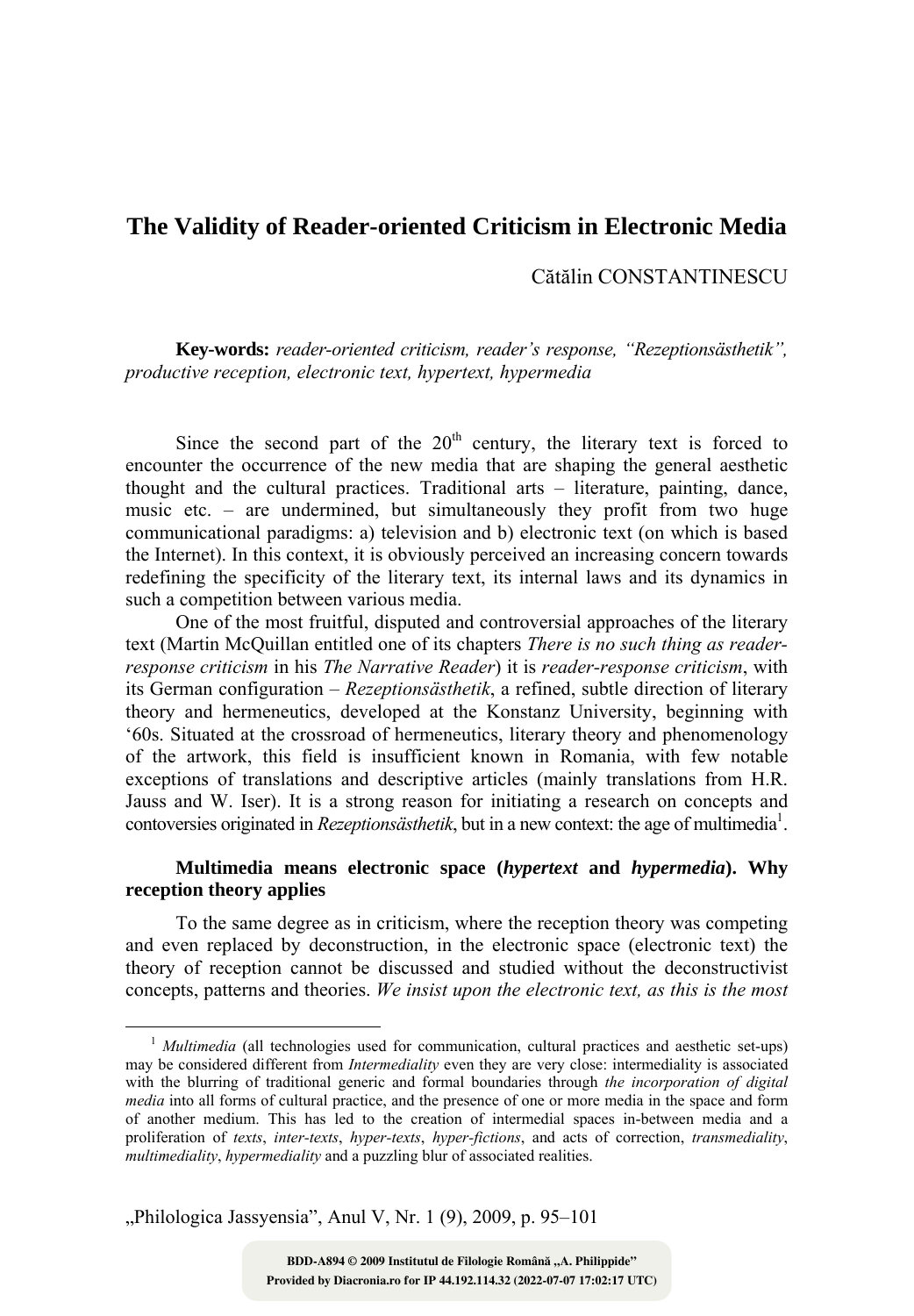*efficient pattern of the multimedia concept.* All the cultural practices (film, theatre, ballet, for example) shaped by new media could be analyzed from the vantage point of view of *productive reception* – concept developed by *Rezeptionsästhetik* – and also could be seen as a continuum of addings, comments, reinterpretations: in fact, as a *hypertext*. A film based on a book or a dramatic set-up based upon a novel simultaneously mean productive reception, interpretation, creation, a process where the reader is simultaneous director and author.

In considering reception theory still useful to describe the contemporary literary text and as an approach still valid in multimedia space based on the *pattern of electronic text*, I got very productive suggestions from two important authors: Jay David Bolter (Bolter 1991), and of George P. Landow (Landow 2006).

George P. Landow suggested from which point should we theorize on deconstructivism (as a competitive paradigm for reception theory) and electronic hypertext: "Jacques Derrida, Theodor Nelson, Roland Barthes, Andries van Dam – all four argue that we must abandon conceptual systems founded on ideas of center, margin, hierarchy, and linearity and replace them by ones of multilinearity, nodes, links, and networks. Almost all parties to this paradigm shift, which marks a revolution in human thought, see electronic writing as a direct response to the strengths and weaknesses of the printed book, one of the major landmarks in the history of human thought" (Landow 2006: 1). Similarly, Bolter underlines that:

Reader-response criticism and deconstructivism<sup>2</sup> – which are radical literary theories – still assume that readers will be reading printed books. But in fact, the electronic medium is a more natural place for the irreverent reading that they suggest (Bolter 1991: 152).

It is possible to investigate the internal laws and the levels of significance of the literary text and also the general/public relevance of the literature in our days by assuming some concepts of reception theory and deconstruction questioning the authority:

The end of authority is when the electronic medium threatens to bring down the whole edifice at once; it complicates our understanding of literature as either mimesis or expression, it denies the fixity of the text, and it questions the authority of the author. The electronic author assumes once again the role of a craftsman, working with defined materials and limited goals (Bolter 1991: 153).

Electronic authors work with the necessarily limited materials provided by their computers, and they impose further limitations upon their readers. Within those limits the reader is free to play. The text is not simply an expression of the author's emotions, for the reader helps to make the text. Two subjects, author and reader, combine in the text (Bolter 1991: 153).

**Provided by Diacronia.ro for IP 44.192.114.32 (2022-07-07 17:02:17 UTC)** BDD-A894 © 2009 Institutul de Filologie Română "A. Philippide"

 $\overline{2}$  Bolter uses the term *deconstructivism*, not *deconstruction*, which is *exactly* the same. Deconstructivism is the term used to designate the architectural style or movement known as well as. Deconstructivism in architecture, also called deconstruction, is a development of postmodern architecture that began in the late 1980s, and it is characterized by ideas of fragmentation, an interest in manipulating ideas of surfaces or shapes in order to distort and dislocate some of the elements of architecture. The visual appearance of buildings that exhibit deconstructivist "style" is characterised by unpredictability and controlled chaos.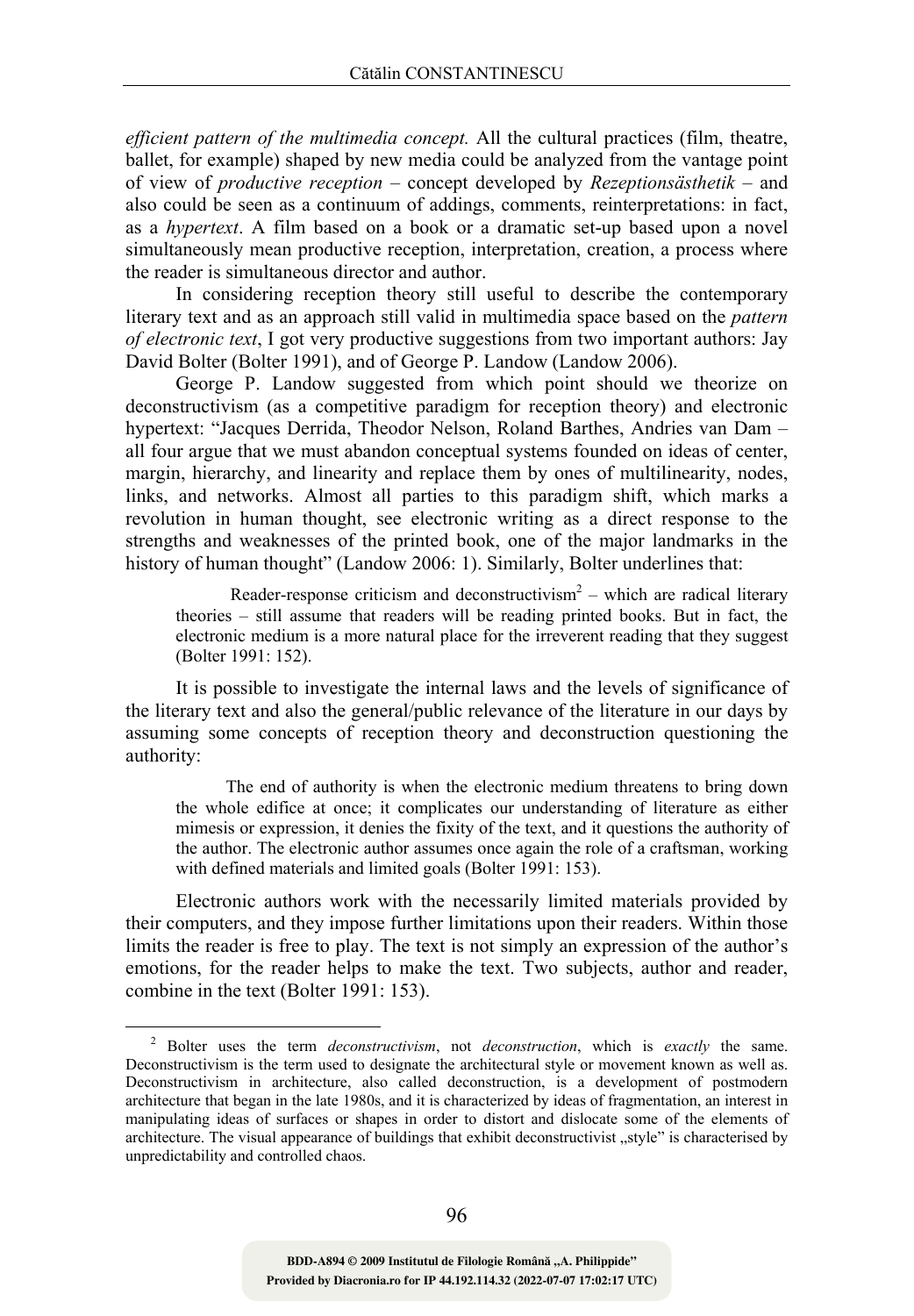As for reader-response critics, it is clear that for Stanley Fish, Wolfgang Iser and others the only text worth studying is the figurative text. And what was only figuratively accurate in the case of printed text, becomes literally accurate in the electronic medium.

What we have traditionally called the structure of the text is the relationship between the linear experience of reading and the network of allusions among elements that are separated in the physical space of the book (Bolter 1991: 159). The new medium "make real" the metaphor of reader response. Because the reader participates in the making of the text as an order or succesion of words, the reader must call them up and determine the order of presentation by the choices made. As Bolter affirms, there is no univocal text apart from the reader; as far as the author writes a set of potential texts, from which the reader has the freedom to choose (Bolter, 1991: 158). The role of the reader in electronic fiction, for example, therefore lies halfway between the traditional roles of author and reader in the medium of print. These two roles are most clearly delineated in the traditional novel or essay, where the silent reader absorbs and reflects upon the words of the author (Bolter 1991: 152).

In the electronic writing space, all texts may be viewed as functioning similarly to dramas or musical scores. The reader performs the text, for himself or for another reader, who may then choose to perform the first reader's text for others, like in a chain. In this way electronic writing defines a new level of creativity. An electronic text is open to performance: its structure or design is realized in time as the reader reads. But this has also been true of printed texts.

*Hypertext* and *hypermedia* are most often used terms, and sometimes alternatively, to define the convergence of new media in shaping the electronic text in our times. The term *hypertext* was created by Ted Nelson: a "series of text chunks connected by links which offer the reader different pathways"<sup>3</sup>. Literature is an ongoing system of interconnecting documents. He defined literature not only as *belles-lettres*, but he also included in literature the scientific and technical writing – any group of writings on a well-determined subject: "A literature is a system of interconnected writings. We do not offer this as our definition, but as a discovered fact" (Bolter 1991: 23). For Landow, *hypermedia*

simply extends the notion of the text in hypertext by including visual information, sound, animation, and other forms of data. Since hypertext, which links one passage of verbal discourse to images, maps, diagrams, and sound, as easily as to another verbal passage, expands the notion of text beyond the solely verbal, I do not distinguish between hypertext and hypermedia. Hypertext denotes an information medium that links verbal and non-verbal information (Landow 2006: 3).

As the electronic writing is not limited to verbal text – elements may be words, images, sounds or actions, and any combination of these elements is possible. These combinations have come to be called *hypermedia* and are quite sophisticated

 <sup>3</sup> In George P. Landow, *Hypertext: The Convergence of Contemporary Critical Theory and Technology*, Baltimore: Johns Hopkins University Press, 1992, p. 4. Ted Nelson created (coined) the words "hypertext" and "hypermedia" in 1965 and worked with Andries van Dam to develop the Hypertext Editing System in 1968 at Brown University.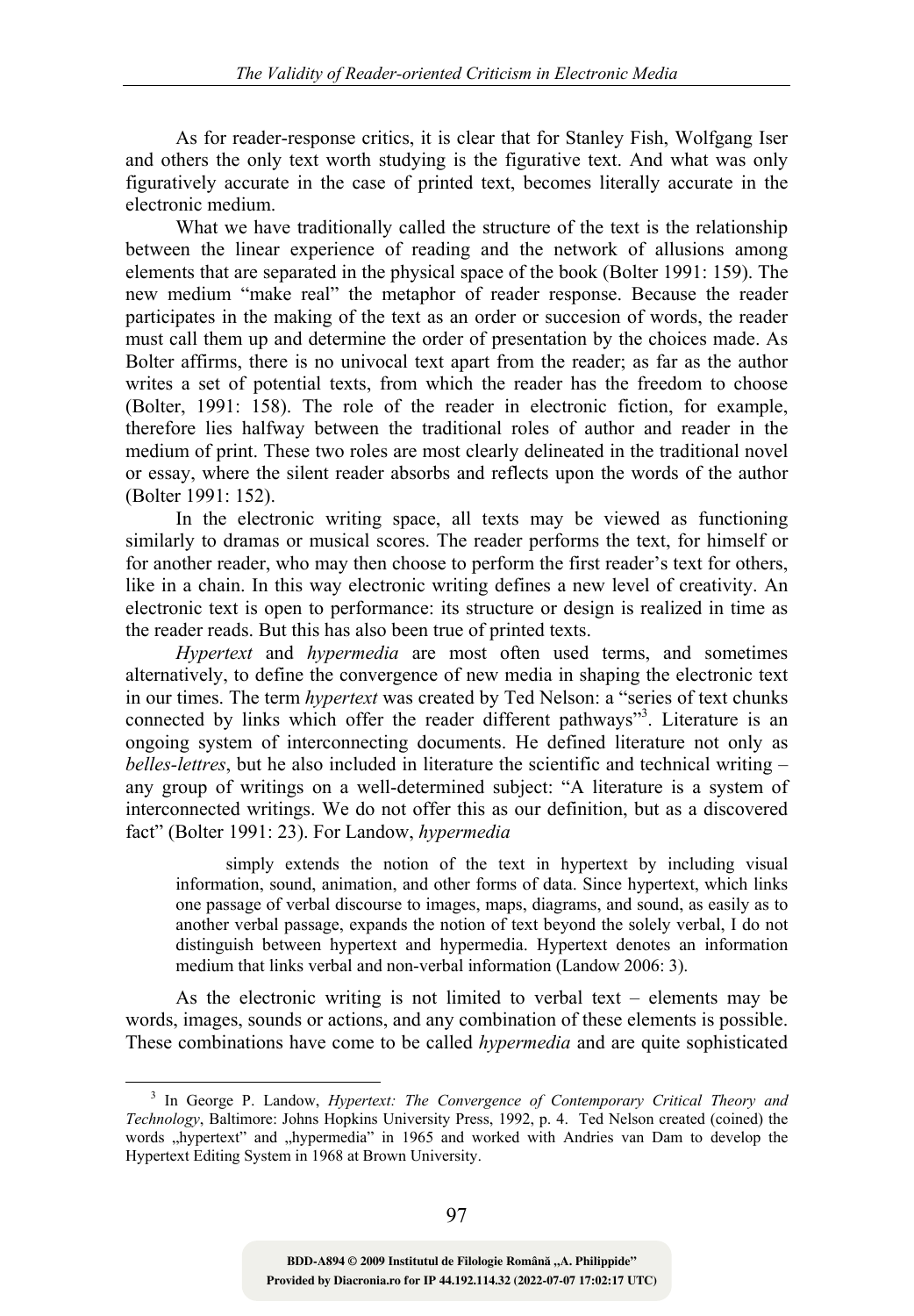(Bolter 1991: 26). In fact, hypermedia is the revenge of text upon television (as affirms Michael Joyce, author of *afternoon: a story*, 1987).

## **"Rezeptionsästhetik"**

What we understand as *Rezeptionsästhetik* is a whole range of solutions, positions developed and theorized by *The Constance School* and its main theorists like Wolfgang Iser, Hans Robert Jauss, Wolfgang Preisendanz, Manfred Fuhrmann, Jurij Striedter and Karlheinz Stierle, regarding issues like the act of reading, hermeneutics of art work, etc. H.R. Jauss (in *Ästhetische Erfahrung und literarische Hermeneutik*<sup>4</sup> ) defined the concept of *horizon of expectations* (*Erwartungshorizont*) of a text. It is conceived as a *paradigmatic isotopy* (a patterning of different kinds of things), which is transferred to an horizon of expectations to the degree to which the message grows. And the *process of reception* becomes sketched in the development of a *semiological procedure* which arises between the development and the correction of the system. It is stated that a corresponding process of continuous horizon setting and horizon changing also settles the relation of the individual text to the succesion of texts which form the genre. The new text, underlines Jauss, evokes for the reader the horizon of expectations and known rules from precedent texts, which are then varied, corrected, changed or reproduced. Variation and correction determine the scope, alteration and reproduction of the limits and structure of the genre. So, the interpretive reception of a text always assumes the context of experience of aesthetic perception. In this way, it is possible to determine the artistic nature of the horizon of expectations by the nature and degree of its effect on a given audience. In his conception, Jauss affirms that if the *aesthetic distance* is considered as the distance between the given horizon of expectations and the appearance of a new work, whose reception results in a *horizon change* because it negates familiar experience or articulates an experience for the first time, this aesthetic distance can be measured historically in the spectrum of the reaction of the audience and the evaluation of criticism. For Wolfgang Iser<sup>5</sup>, who was influenced by Roman Ingarden (*Das literarische Kunstwerk*, 1957), a literary work is not an object in itself, but an effect to be explained. He asserts this response is controlled by the text. For the "real" reader, he substitutes an *implied reader*, who is the reader a given literary work requires. Within various polarities created by the text, this "implied" reader makes expectations, meanings, and the unstated details of characters and settings through a "wandering viewpoint". In his model, the text controls. The reader's activities are confined within limits set by the literary work.

The ideas developed by *The Constance School* must be correlated with those of relative contemporary reader-response critics: David Bleich, Tony Bennett (postmarxism), Stanley Fish (neopragmatism), Steven Mailloux (rhetorical pragmatism), Norman Holland. In 1960, Bleich theorized about the reading process (students in

 <sup>4</sup> H.R. Jauss, *Aeshetic Experience and Literary Hermenutics*, 1982 and *Towards an Aesthetic of Reception*, 1982. 5

W. Iser, *Die Appellstruktur der Texte. Unbestimmheit als Wirkungsbedingung literarischer Prosa*, 1970; *Der Implizite Leser*, 1972; *Der Akt des Lesens. Theorie ästhetischer Wirkung*, 1976; *Das Fiktive und das Imaginäre. Perspektiven literarischer Anthropologie*, 1990; *The Range of Interpretation*, 2000.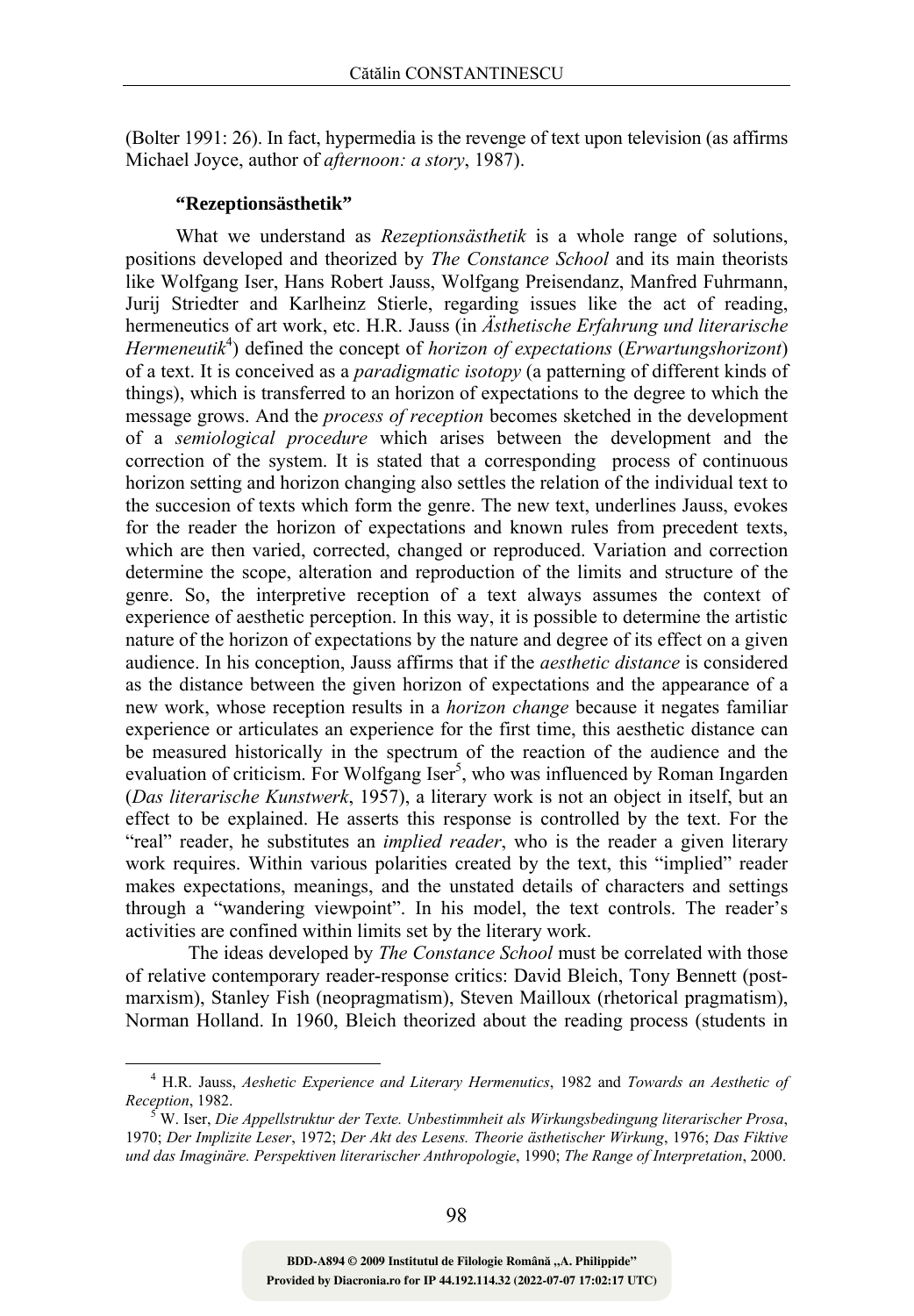class and associations) and about the classroom teaching of literature. Stanley  $\text{Fish}^6$ , in 1967 (*Surprised by Sin: The Reader in* Paradise Lost, Cambridge, MA: Harvard UP), introduced the idea of "interpretive communities" that share particular modes of reading. The neopragmatism of Fish derives from its belief that a text's effects on a reader does explain its meaning. Like Jauss, Fish imagined the author as a normative force teaching the reader. Fish argues that the reader's views conform to with his interpretive conventions, rather than the text's structure or author's intention. Holland, in 1968, influenced by psychoanalytic psychology, introduced a model imagining a reader who incorporates an invention, an illusion *in* the text, then modifies it by defense mechanisms into an interpretation. Later, Holland's second model is based on his case studies (*5 Readers Reading*, New Haven and London: Yale University Press, 1975) – an individual has (in mind) a core identity theme (behaviours then becoming understandable like the themes and variations in music). This core gives that individual a certain style of being and reading. Each reader uses the physical literary work plus invariable codes (such as the shapes of letters) plus variable canons (different "interpretive communities", for example) plus an individual style of reading to build a response both like and unlike other readers' responses. In *Rezeptionsästhetik* (1975), Rainer Warning defined the field as "literaturwissenschaftliche Forschungsrichtung" – which under various different aspects examines conditions, modalities and results of the meeting between text and reader.

We have to underline also the extensions: because it rests on psychological principles, a reader-response approach readily generalizes to other arts: cinema (David Bordwell) or visual art (E.H. Gombrich) and even to history (Hayden White). In stressing the activity of the scholar, reader-response theory justifies such upsettings of traditional interpretations as, for example, deconstruction or cultural criticism – as Karlheinz Stierle claims in one of his studies (*Interpretations of Responsibility and Responsibilities of Interpretation*, in "New Literary History", vol. 25, no. 4, 1994, p. 853–867).

### **Deconstruction**

As the major opponent of reception theory is deconstruction we must watch the main claims, implications and consequences of it. The deconstructionists assert that the meaning of any written text is radically unstable, a vain attempt to fix meaning, when all writing is condemned to drift in a space of possible meanings. Traditional critics believe tacitly or explicitly in hierarchies (which means that some works are more important than others).

Deconstructionists affirm that not only the central can become marginal and vice versa, but the identity and the singularity of the work is questioned. Derrida's characterization of a text sounds very much like text in the electronic writing space (*Of Grammatology*, Baltimore, Johns Hopkins University Press, 1976; *Limited Inc.*, Baltimore, Johns Hopkins University Press, 1977; *Writing and Difference*, Chicago, The University of Chicago Press, 1978). And when Derrida speaks of marginality or of the text as extending beyond its borders, he is in fact appealing to the earlier

**Provided by Diacronia.ro for IP 44.192.114.32 (2022-07-07 17:02:17 UTC)** BDD-A894 © 2009 Institutul de Filologie Română "A. Philippide"

 <sup>6</sup> <sup>6</sup> See also "Interpreting the Variorum", *Critical Inquiry* (1976) and *Is There a Text in This Class? The Authority of Interpretive Communities*, Cambridge, MA: Harvard UP, 1980.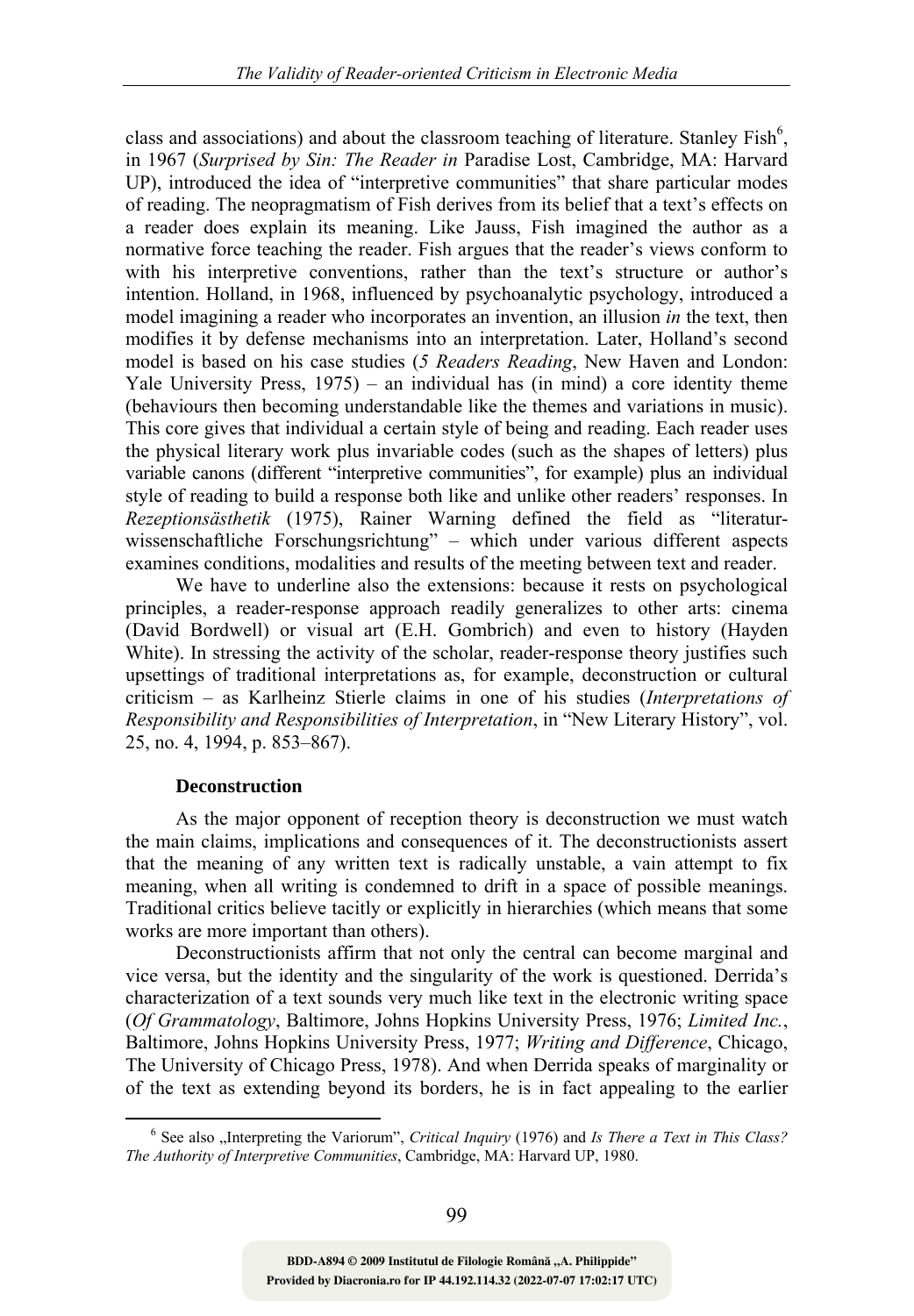technologies of writing. If the margins that concern Derrida and deconstruction are the borders of the printed page, what can they say about electronic texts? We see that a text in electronic space has no necessary margins, no fixed boundaries. The electronic writing space can support a network in which all elements have equal status. The author can extend and ramify this textual network limited only by the available memory. The reader can follow paths through the space in any direction, limited only by constraints established by the author. No path through the space be stigmatized as marginal.

#### **Deconstruction in electronic medium**

Electronic writing takes us beyond the paradox of deconstruction, because it accepts as strenghts the very qualities – the play of signs, intertextuality, the lack of closure – that deconstruction poses as the ultimate limitations of literature and language. In electronic text, authors may include as many dramatic moments or philosophical ideas or representations as they like, but they must admit with the fact that these moments may appear in a variety of contexts and can be explained by their readers in different ways on different readings. The author must be ready to accept for his or her electronic text the conditions that the deconstructionists have claimed for printed text. An electronic text that remakes itself for each reader and for each act of reading is not incoherent, even if it does not embrace its own contradictions. Bolter concludes:

Deconstruction therefore tells what electronic writing is not. We will still need a new literary theory to achieve a positive understanding of electronic writing (Bolter 1991: 166).

As Bolter and Landow have suggested, the beginning of a positive theory could be found in Richard Lanham's (*The electronic word: democracy, technology and the arts*, 1989) plea for a "new rhetoric of the arts, an unblushing and unfiltered attempt to plot all the ranges of formal expression now possible". Lanham claims that computer can textualize all the arts: that is, it can incorporate sound and images into hypertext as easily as words.

## **Bibliography**

- Bolter 1991: Jay David Bolter, *Writing Space. The Computer, Hypertext and the History of Writing*, New Jersey, Hillsdale, Lawrence Erlbaum Associates Publishers.
- Cornis-Pope 1992: Marcel Cornis-Pope, *Hermeneutic Desire and Critical Rewriting: Narrative Interpretation in the Wake of Poststructuralism*, London, Macmillan.
- Edwards 1994: Paul N. Edwards, *Hyper Text and Hypertension: Post-Structuralist Critical Theory, Social Studies of Science and Software*, in "Social Studies of Science", vol. 24, no. 2 (May, 1994), p. 229–278.
- Landow 1992: George P. Landow, *Hypertext: The Convergence of Contemporary Critical Theory and Technology*, Baltimore, Johns Hopkins University Press.
- Landow 2006: George P. Landow, *Hypertext 3.0. Critical Theory and New Media in an Era of Globalization*, Baltimore, The Johns Hopkins University Press.

McQuillan 2000: Martin McQuillan, *The Narrative Reader*, London, Routledge.